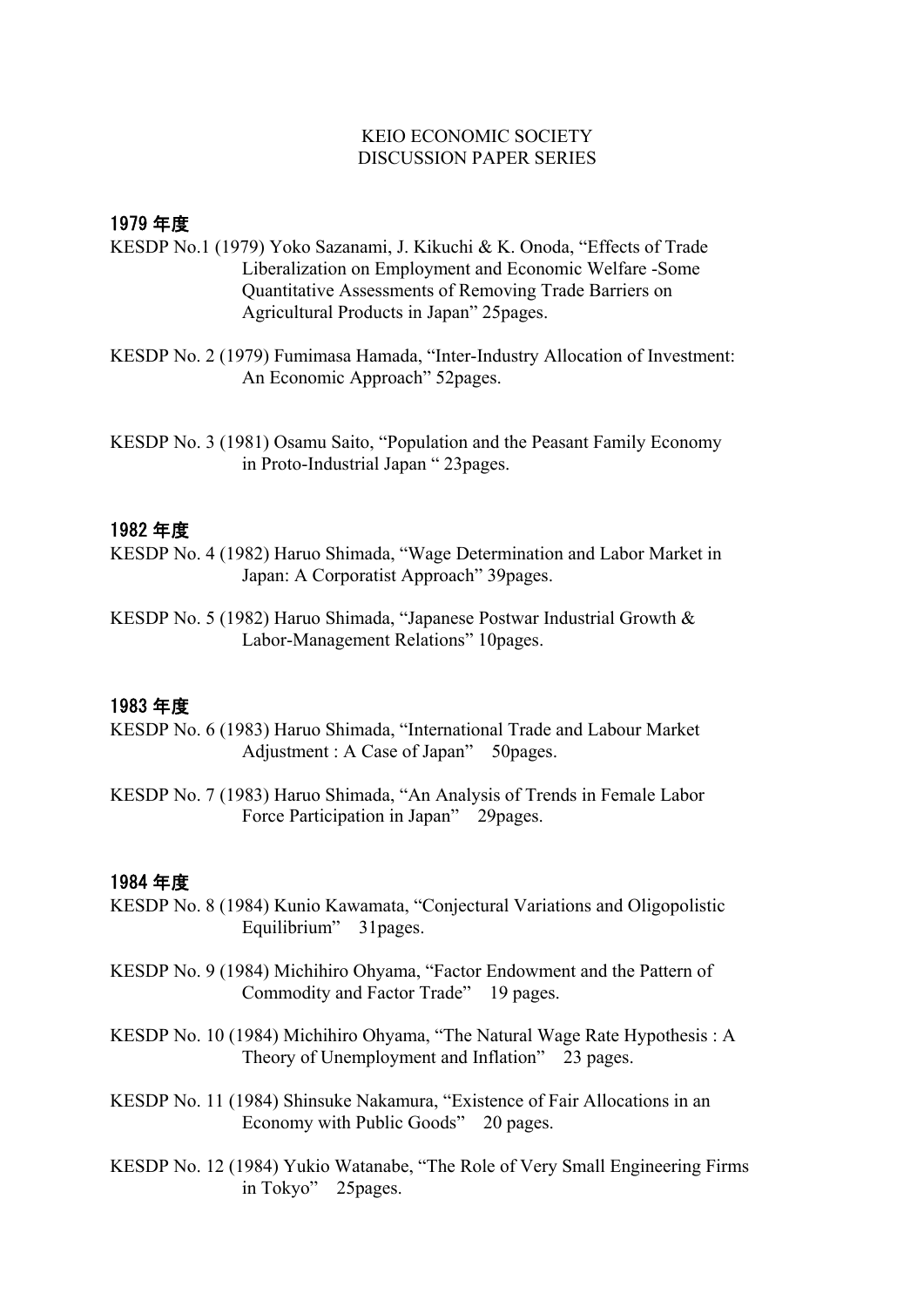KESDP No. 13 (1984) Yoko Sazanami, "Japanese Trade in the Pacific Rim— Relationship between Trade & Investment—" 29 pages.

### 1985 年度

- KESDP No. 14 (1985) Yoko Sazanami & Atsuko Matsumura, "Income and Price Elasticities in U.S.-Japan Bilateral Trade" 12 pages.
- KESDP No. 15 (1985) Haruo Shimada & Hitoshi Hayami, "The Revision of Labor Standard Law —Japanese Case" 34 pages.

#### 1986 年度

- KESDP No. 16 (1986) Eiji Hosoda, "Competitive Equilibrium and Wage-Profit Frontier" 30pages.
- KESDP No. 17 (1986) Eiji Hosoda, "Reconsideration of the Dual Relationship in A Theory of Capital : Graphical Presentation" 26 pages.

### 1987 年度

- KESDP No. 18 (1987) Fumimasa Hamada, "A Dynamic Anticipation and Economic Behavior : An Application of the Expect System" 20 pages.
- KESDP No. 19(1987) Yoko Sazanami, "The Japanese Economy between Western Europe and Asia" 28 pages.
- KESDP No. 20(1987) 平野絢子「戦後日本の近代化投資と産業資金供給」 9 pages
- KESDP No. 21(1987) 大島通義「戦後日本の財政政策と経済の高度成長への展開」 9 pages.

KESDP No .22(1987) 常盤政治「戦後の日本の三大改革と高度経済成長」 9 pages.

#### 1988 年度

- KESDP No. 8801 (1988) Michihiro Ohyama, "Exchange Rates, the Terms of Trade and the Current Account" 42 pages.
- KESDP No. 8802 (1988) Michio Terade, "A Marxian Interpretation of Asiatic Societies" 33 pages.
- KESDP No. 8803 (1988) Eiji Hosoda, "A Desegregated Capitalist Economy in A Short-Run Equilibrium" 27 pages.

- KESDP No. 8901 (1989) Fumimasa Hamada, "Distributed Expectations and Security Price Determination" 29 pages.
- KESDP No. 8902 (1989) Michihiro Ohyama, "Human Capital and Endogenous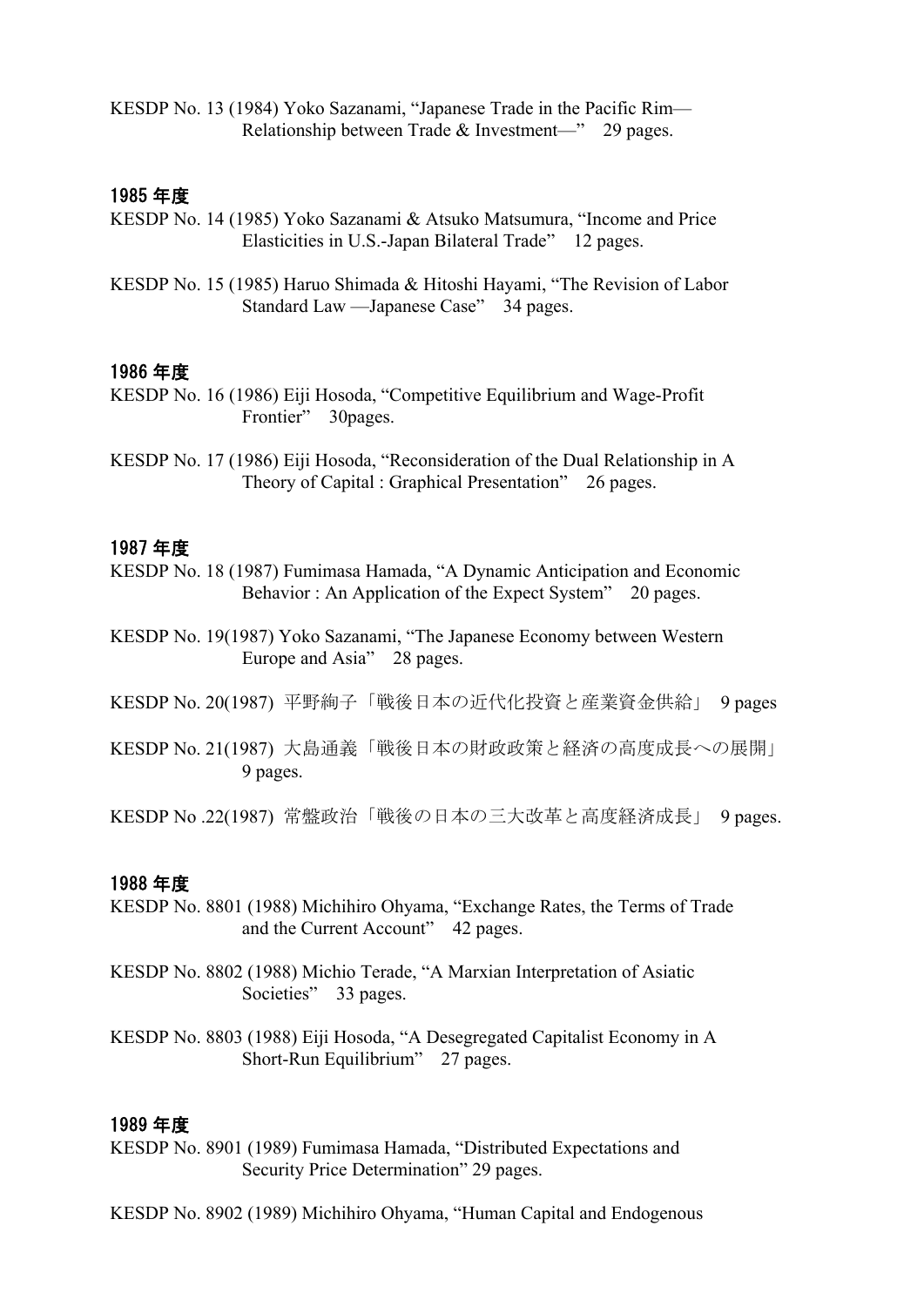Economic Growth" 26 pages.

KESDP No. 8903 (1989) Shinsuke Nakamura, Qi Li and Guoqiang Tian, "Nash- Implementation of the Lindahl Correspondence with Decreasing Returns to Scale Technology" 19 pages.

# 1990 年度

KESDP No. 9001 (1990) Eiji Hosoda, "On Technology and Value" 21 pages.

- \* KESDP No. 9002 (1990) 中野英夫「財政製作の産出効果について」 54 pages.
- KESDP No. 9003 (1990) Shuhei Shiozawa, "Monetary Policy and International Money Flow" 19 pages.
- KESDP No. 9004 (1990) Michihiro Ohyama, "Firms, Entry and Hysteresis in the Heckscher-Ohlin-Samuelson Model of Production and Trade" 37 pages.
- \* KESDP No. 9005 (1990) Tadaaki Yoshioka "An Incentive Compatible Tax Rule for Attaining Lindahl Allocations" 13pages.
- \* KESDP No. 9006 (1990) Tadaaki Yoshioka "Nash Implementation of Walrasian Allocations by A Smooth and Balanced Outcome Function for Two or Agents" 7 pages.
- KESDP No. 9007 (1990) Eiji Hosoda, "Growth and Distribution under An Environmental Restriction" 40 pages.

# 1991 年度

- KESDP No. 9101 (1991) Fumimasa Hamada, "A Mechanism of Swelling Currency" 26 pages.
- KESDP No.9102 (1991) Yoko Sazanami, "Determinants of Japanese Foreign Direct Investment-Locational Attractiveness of European Countries to Japanese Multinationals" 54 pages.

Graduate Student No.9101 (1991) 井出多加子\*「地価の動学的マクロ経済分析 —金融緩和と土地税制の効果に関する理論・実証研究」 28 pages.

- KESDP No. 9201 (1992) Eiji Hosoda, "Consumers' Puchase of Emission Rights" 30 pages.
- KESDP No. 9202 (1992) Kunio Kawamata & Koji Ishibashi, "Labour Efforts, Interpersonal Comparisons of Utility and Optimal Taxation" 22 pages.
- KESDP No. 9203 (1992) Yoko Sazanami, "Japanese Service Foreign Direct Investment to the Asia Pacific" 22 pages.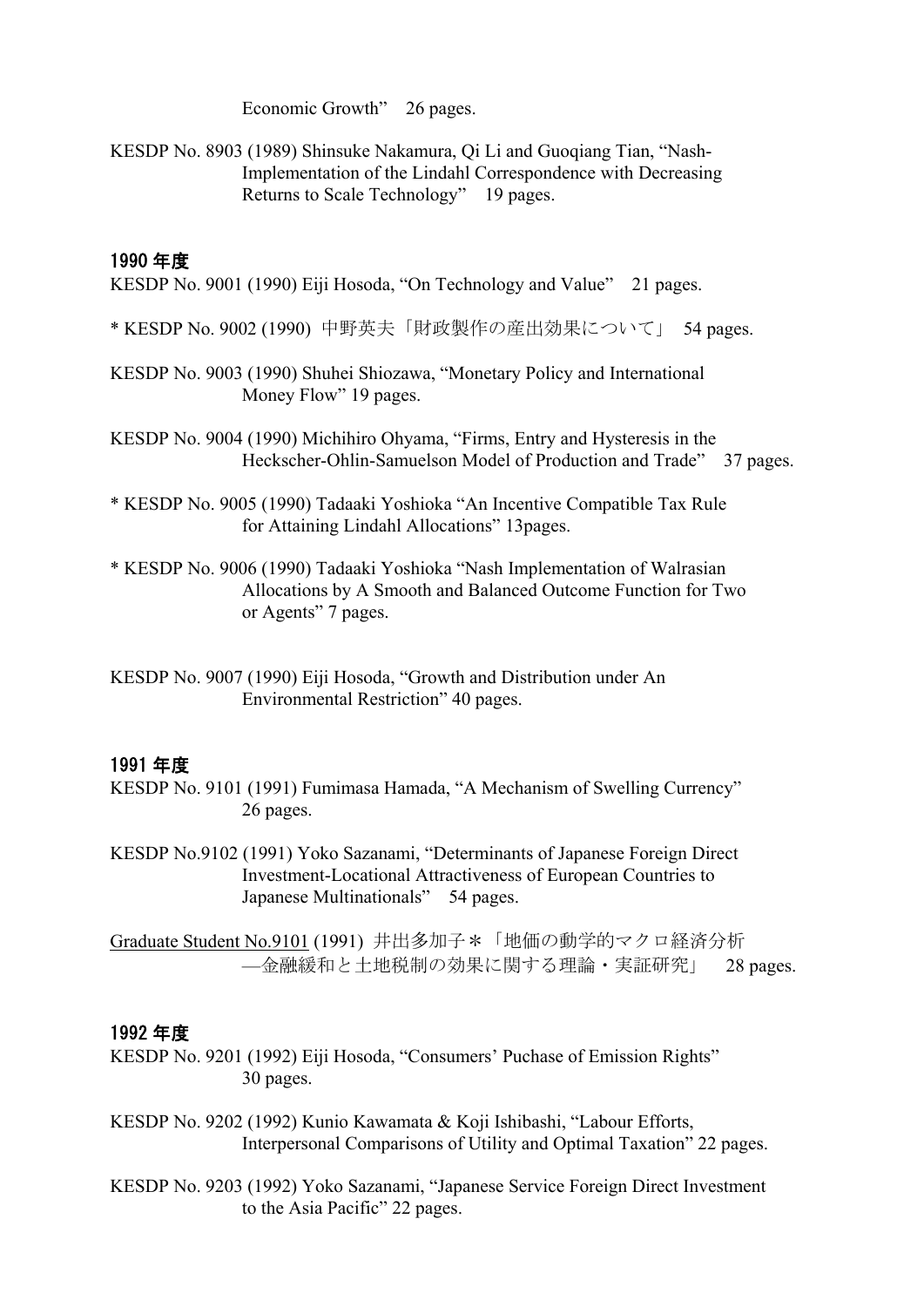## 1993 年度

- KESDP No .9301 (1993) Eiji Hosoda & Michio Terade, "Woodcutting in an Agricultural Community" 23 pages.
- KESDP No. 9302 (1993) Shumpei Takemori & Masatoshi Tsumagari, "Optimal Trade Taxes in the Presence of Foreign Ownership and Equity Exchanges" 27 pages.
- KESDP No. 9303 (1993) Eiji Hosoda, "Trade of Emission Rights and Stability" 17 pages.
- KESDP No. 9304 (1993) Hiroaki Osana, "The Minimal Informational Size of Message Spaces of Allocation Mechanisms for Indecomposable Environments" 27 pages.
- KESDP No. 9305 (1993) 吉野直行&義村政治, 「金融政策反応関数の変化とマネー サプライコントロール」 46 pages.
- KESDP No. 9306 (1993) Shuhei Shiozawa, "International Capital Movements —Competitive Capital Market and Direct Investment—" 25 pages.
- KESDP No. 9307 (1993) Naoyuki Yoshino, "Changing Behavior of Private Banks and Corporations and Monetary Policy in Japan" 56 pages.
- Graduate Student No. 9301 (1993) Hussein Kotby \* "The Privatization Debate : A Micro-Economic Perspective" 35 pages.

- KESDP No. 9401 (1994) Eiji Hosoda, "Wastes, Recycling and Reproduction in a Linear Economy" 22 pages.
- KESDP No. 9402 (1994) Hiroaki Osana, "Nash-Implementation of the Weak Pareto Choice Rule for Indecomposable Environments" 12 pages.
- KESDP No. 9403 (1994) 吉野直行&藤田康範, 「公的金融と民間金融が存続する金融 市場における競争と経済厚生」 18 pages.
- KESDP No. 9404 (1994) Yoko Sazanami & Wong Yu Ching, "Strategies of Japanese Multinationals : Changes in the Locational Importance of Asia, EC and North America" 28 pages.
- Graduate Student No.9401 (1994) Emiko Magoshi, "Trans-Cultural Management of Japanese Multinationals" 34 pages.
- Graduate Student No. 9402 (1994) Rie Shibuya, "Ambivalente Romantik : Natur und Sozietätsphilosophie bei Franz Xaver von Baader" 61 pages.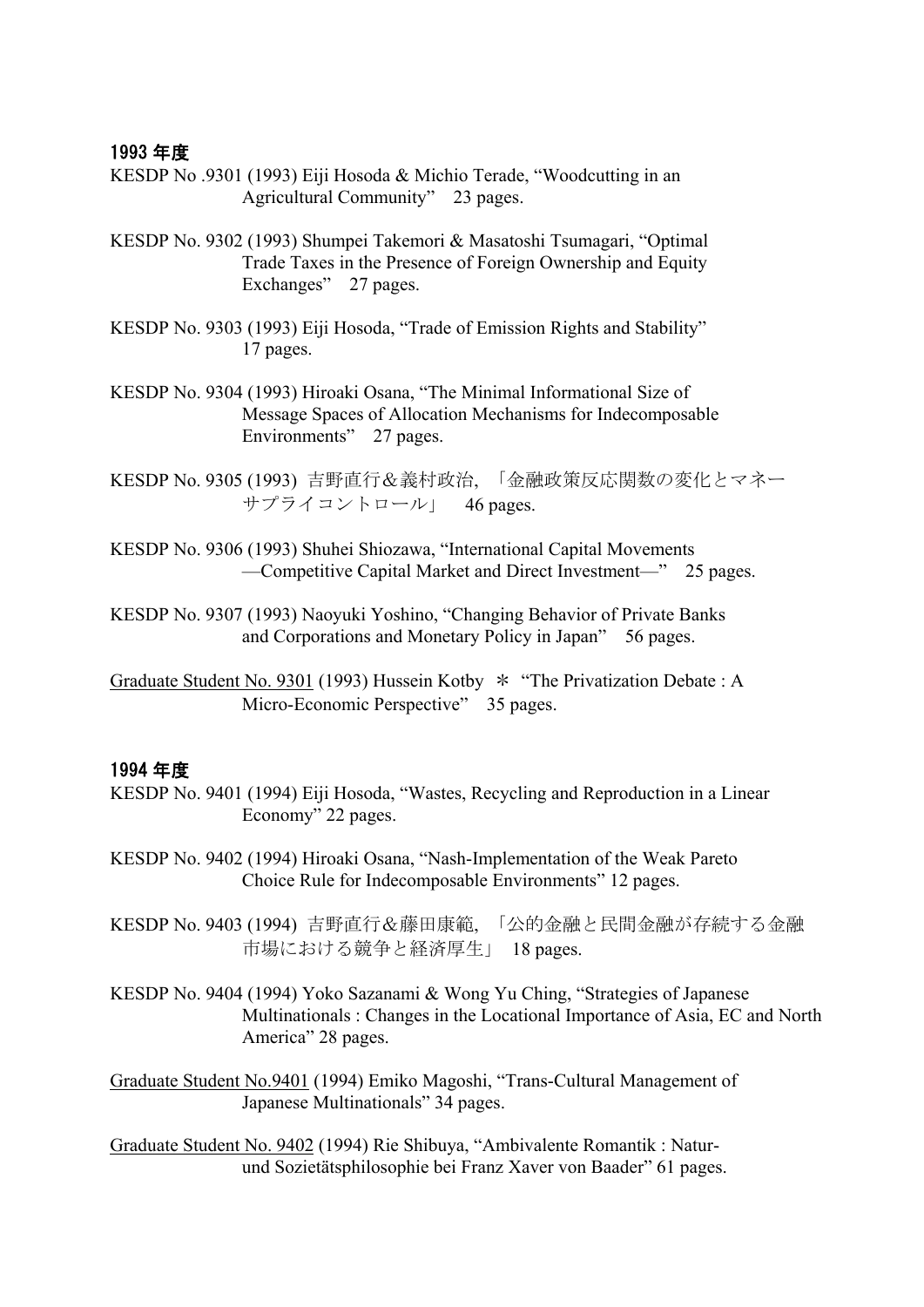#### 1995 年度

KESDP No. 9501 (1995) 吉野直行,「新産業育成のための金融商品の提供」 21 pages.

- KESDP No. 9502 (1995) Eiji Hosoda, "On Asymmetry of Price Control and Quantity Control in an Environmental Policy" 17 pages.
- KESDP No. 9503 (1995) Naoyuki Yoshino & Masaharu Yoshimura, "An Empirical Analysis of Monetary Policy Reactions and Monetary Policy Instruments in Japan" 30 pages.
- KESDP No. 9504 (1995) 吉野直行&藤田康範, 「寡占的金融市場における公的金融の 役割」, 13 pages.
- KESDP No. 9505 (1995) Takako Fujiwara-Greve, "Wage Differentials as Reputation Equilibria" 43 pages.
- KESDP No. 9506 (1996) Yoko Sazanami & Wong Yu Ching, "The Determinants of Intrafirm Transactions and Intrafirm Trade Among Japanese MNEs" 30 pages.

## 1996 年度

- KESDP No. 9601 (1996) Takako Fujiwara-Greve & Henrich R. Greve, "Industry Diversity, Inequality, and Reputational on Wages : Evidence from Norwegian Data" 40 pages.
- KESDP No. 9602 (1996) 吉野直行&義村政治, 「地価の変動要因とそのマクロ経済 効果」, 15 pages.
- KESDP No. 9603 (1996) 瀬下博之&吉野直行, 「地価の変動が銀行行動に与える影響」 23 pages.
- KESDP No. 9604 (1996) Shuhei Shiozawa, "Environmental Tax System and Efficient Energy Allocation" 15 pages.

#### 1997 年度

KESDP No. 9701 (1997) 吉野直行&中田真佐男,「政策金融の投資誘導効果」 33 pages.

KESDP No. 9702 (1997) Takako Fujiwara-Greve, "Repeated Games with Outside Offers I: Structure of Trigger Strategy Equilibrium Payoffs" 52 pages.

KESDP No. 9703 (1997) Hideo Nakano & Shumpei Takemori, "Is the High Land Price an Obstacle to Foreign Direct Investment in Japan?" 39 pages.

KESDP No. 9704 (1997) Ph. R. Mosse, "Health Care Reforms in Europe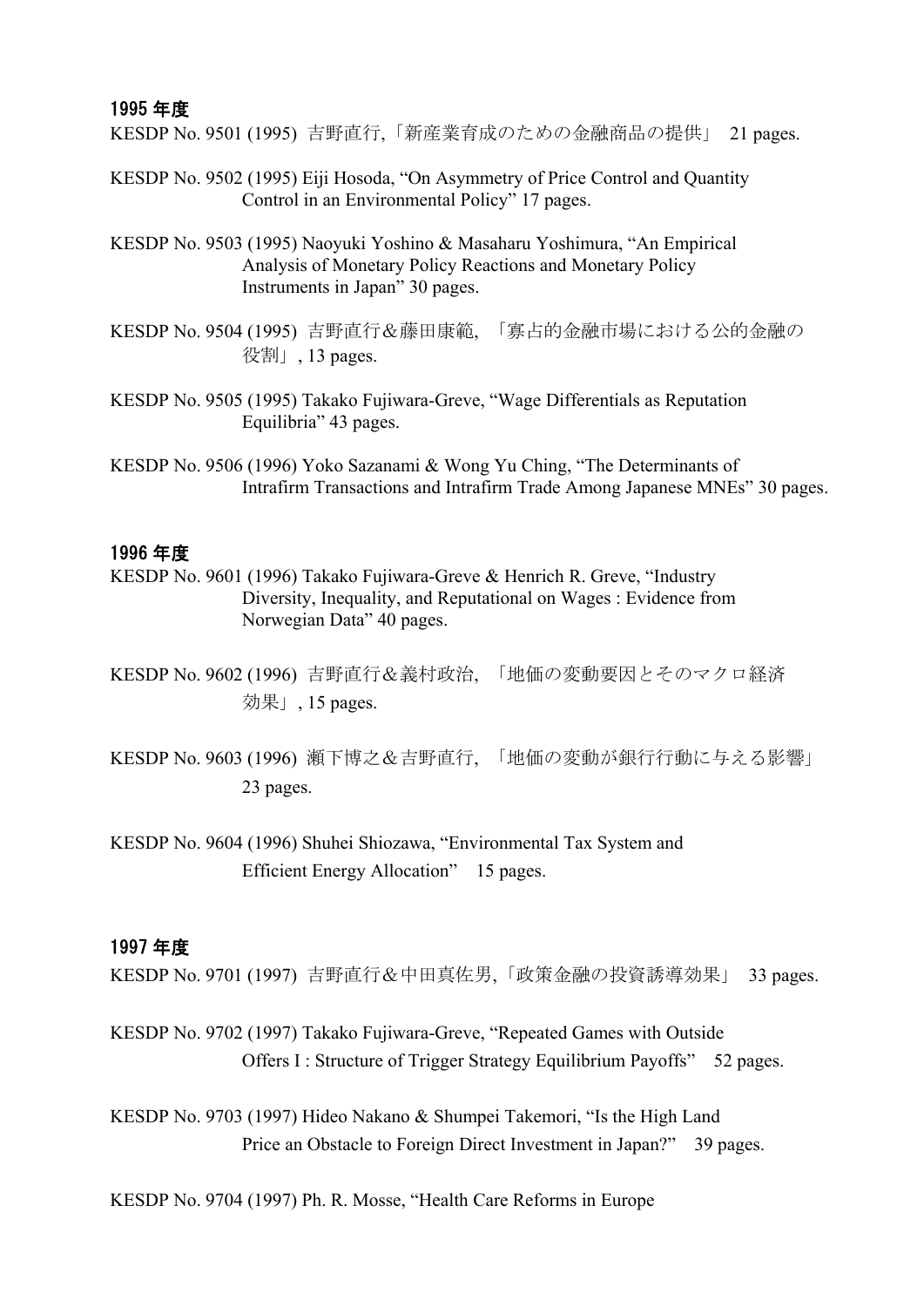- a view from Japan -" 22 pages.

KESDP No. 9705 (1997) Hiroaki Osana, "Nash-Implementation of the Weak Pareto Choice Rule for Indecomposable Environments" 33 pages.

KESDP No. 9706 (1997) James R. Rhodes & Naoyuki Yoshino, "Window Guidance by the Bank of Japan : Was Lending Controlled?" 41 pages.

KESDP No. 9707 (1997) Sahoko Kaji, "Successful Structural reforms after Emu" 37 pages.

KESDP No. 9708 (1997) 柳澤 遊, 「慶應義塾図書館「満鉄」関係蔵書目録」 80 pages.

KESDP No. 9709 (1997) Shuhei Shiozawa, "Annuity Insurance System in an Overlapping- generations Model of Aging Society" 18 pages.

KESDP No. 9710 (1997) Koji Ishibashi, "Optimal Financial Contracts for Long-Term Projects under the Presence of Competing Firms" 34 pages

KESDP No. 9711 (1997) Koji Ishibashi, "Strategic Delegation under Quality Competition" 29 pages

KESDP No. 9712 (1997) Ken'ichi Tomobe, "Statistical Observations on Stillbirth and InfantDeath of North-Eastern Tokugawa Villages and Illegal Abortion of Later Meiji Japan : Toward A Social Sciences History of Childbirth in Traditional Japan" 18 pages

KESDP No. 9713 (1997) 矢野 誠, 「一般均衡モデルにおける財政政策の一時性と 恒久性について」 55 pages.

KESDP No. 9714 (1997) Makoto Yano, "Stability and Turnpike Theorems in Dynamic Competitive Equilibrium" 43 pages

KESDP No. 9715 (1997) Sahoko Kaji, "The Japanese Financial Sector and Globalisation" 34 pages

## 1998 年度

KESDP No. 9801 (1998) Makoto Yano & Jeffrey B. Nugent, "Aid, Non-Traded Goods and the Transfer Paradox in Small Countries" 39 pages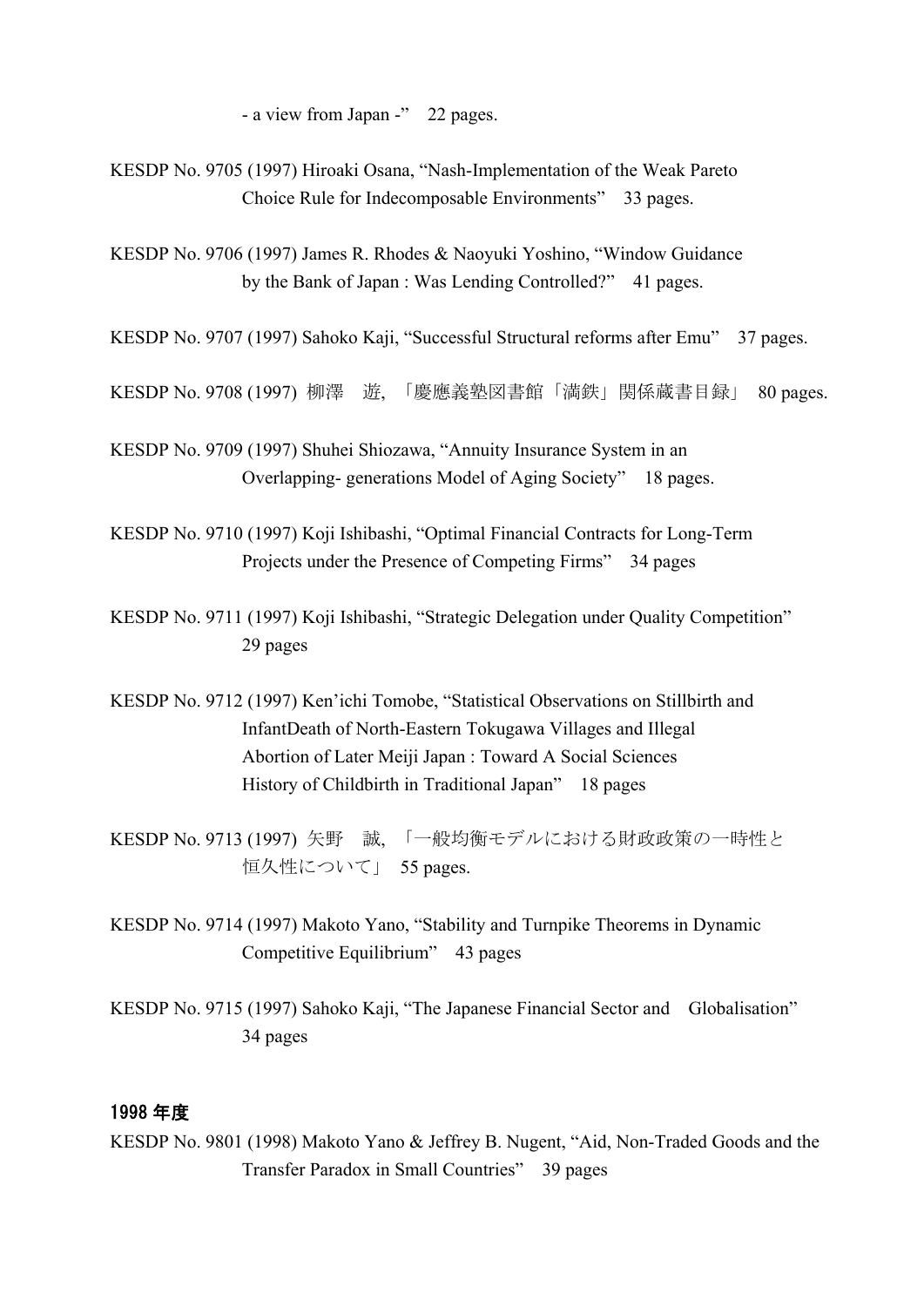KESDP No. 9802 (1998) Michihiro Ohyama, "Market, Trade and Welfare in General Equilibrium" 30 pages.

KESDP No.9803 (1998) Eiji Hosoda, "Bads as Joint Products" 32 pages.

KESDP No. 9804 (1998) Makoto Yano & Fumio Dei, "A Trade Model with Vertical Production Chain Competition Policy in the Downstream Sector" 31 pages.

KESDP No. 9805 (1998) Takako Fujiwara-Greve & Carsten Krabbe Nielsen, "Learning with Forward Looking Players" 28 pages.

KESDP No. 9806 (1998) Sahoko Kaji, "Financial Markets and Globalisation" 59pages.

### 1999 年度

KESDP No. 9901 (1999) 吉野直行&中田真佐男、「平成不況期における設備投資の低迷 と財投融資の投資誘導効果 —設備投資関数と設備資金貸出供給関数の 同時方程式体系による実証分析—」 56 pages.

KESDP No. 9902 (1999) Michihiro Ohyama, "The Economic Significance of the GATT/WTO Rules" 23 pages.

KESDP No. 9903 (1999) 友部謙一、「徳川農村における「出生力」とその近接要因に ついて—「間引き」説の批判と農村母性の変遷をめぐる考察—」 33 pages.

KESDP No. 9904 (1999) 友部謙一、「日本農村の出生力水準 —ハッテライト指標の分析 1700 年代から 1930 年代—」 26 pages.

KESDP No. 9905 (1999) 土居丈朗、「わが国の政府債務に持続可能性と財政運営」 21 pages.

KESDP No. 9906 (1999) Yoshimasa Shirai, "Moral Hazard in Credit Market and Economic Growth" 21 pages.

KESDP No. 9907 (1999) Yoshimasa Shirai, "Investment Dynamics with Changing Attitudes toward Risk" 36 pages.

KESDP No. 9908 (1999) Yoshimasa Shirai, "Product Development Cycles"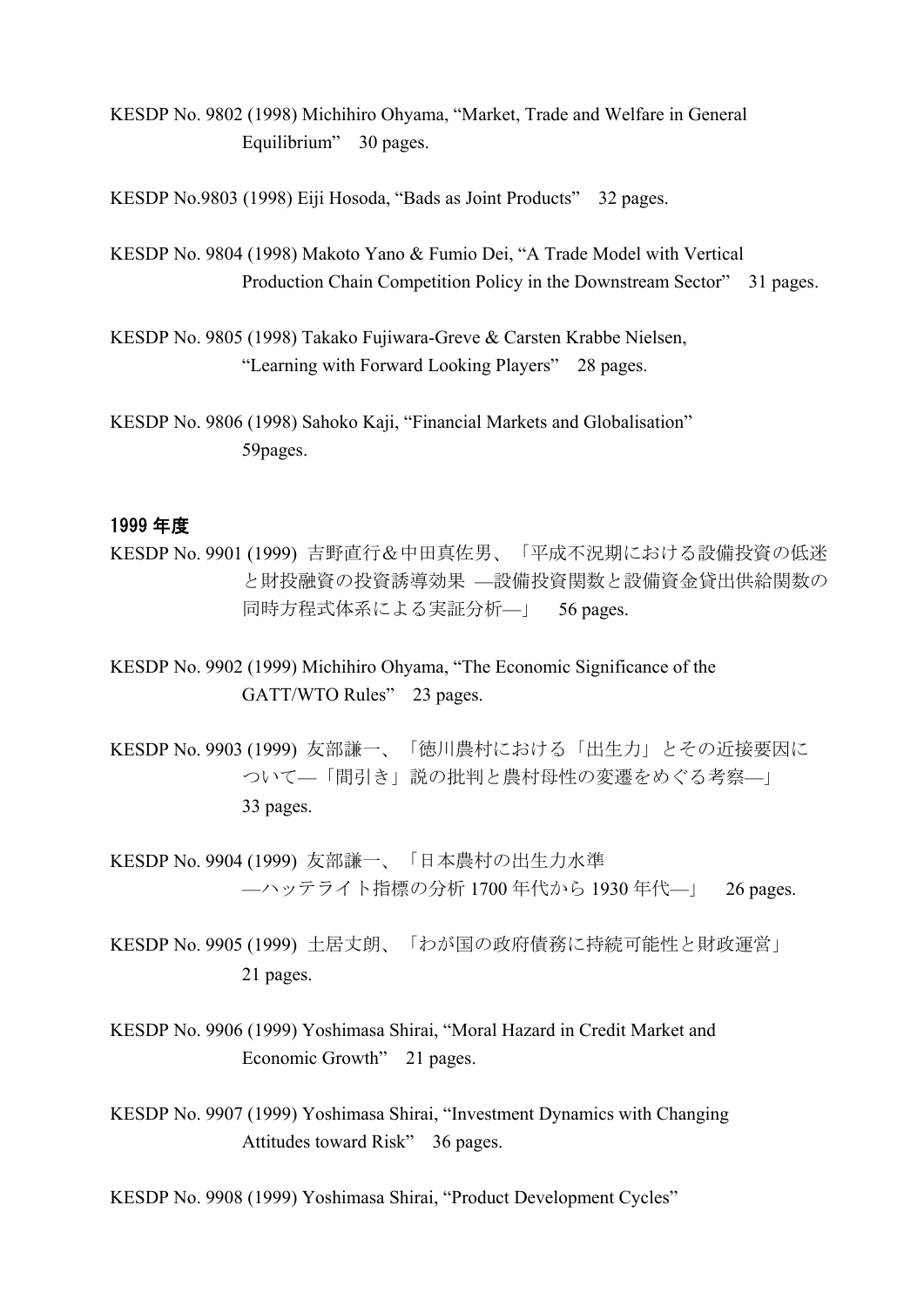30 pages.

KESDP No. 9909 (1999) Masanao Aoki & Yoshimasa Shirai, "Another Look at the Diamond Search Model: Stochastic Cycles and Equilibrium Selection in Search Equilibrium" 34 pages

KESDP No. 9910 (1999) 友部謙一、「プロト工業化と人口」 16pages.

KESDP No. 9911 (1999) 友部謙一、「近世中後期の人口」 20pages.

- KESDP No. 9912 (1999) Sahoko Kaji, "The End of Japan as We Have Known It" 14 pages.
- KESDP No. 9913 (1999) Sahoko Kaji, "What can Countries do to avoid a Financial Crisis?" 27 pages.
- KESDP No. 9914 (1999) 友部謙一、「歴史のなかの家族と「家」の成立 —人口と市場 からみた近世日本農村の事例—」 14 pages.
- KESDP No. 9915 (1999) Makoto Yano, "Trade Imbalance and Domestic Market Competition Policy" 30 pages.
- KESDP No. 9916 (1999) 友部謙一、「百姓一揆からみた幕末農民の市場「心性」*Mentalitté* ─市場・権力・地域、1844 年〜1867 年— KEIO-CRONOS (G-SEC)をつか って」 35 pages.

## 2000 年度

KESDP No. 00-1 (2000) Ken'ichi Tomobe, "Coale-Trussell indices, breast-feeding and Infanticide in Tokugawa Japan" 34 pages.

KESDP No. 00-2 (2000) 友部謙一、「徳川前期の人口増加と「家」の成立 ─人口と市場 経済からみた「直系家族」形成試論─」 33 pages.

KESDP No. 00-3 (2000)Yi-Hang Shao & Denzo Kamiya, "A New Approach to the Economic Growthwith Endogenous Government Spending" 18 pages.

KESDP No. 00-4 (2000) Teruo Nakatsuma, "Bayesian ARCH Model Selection" 26pages.

KESDP No. 00-5 (2000) Yukihisa Utsumi and Mikio Nakayama, "The Core Equals Strong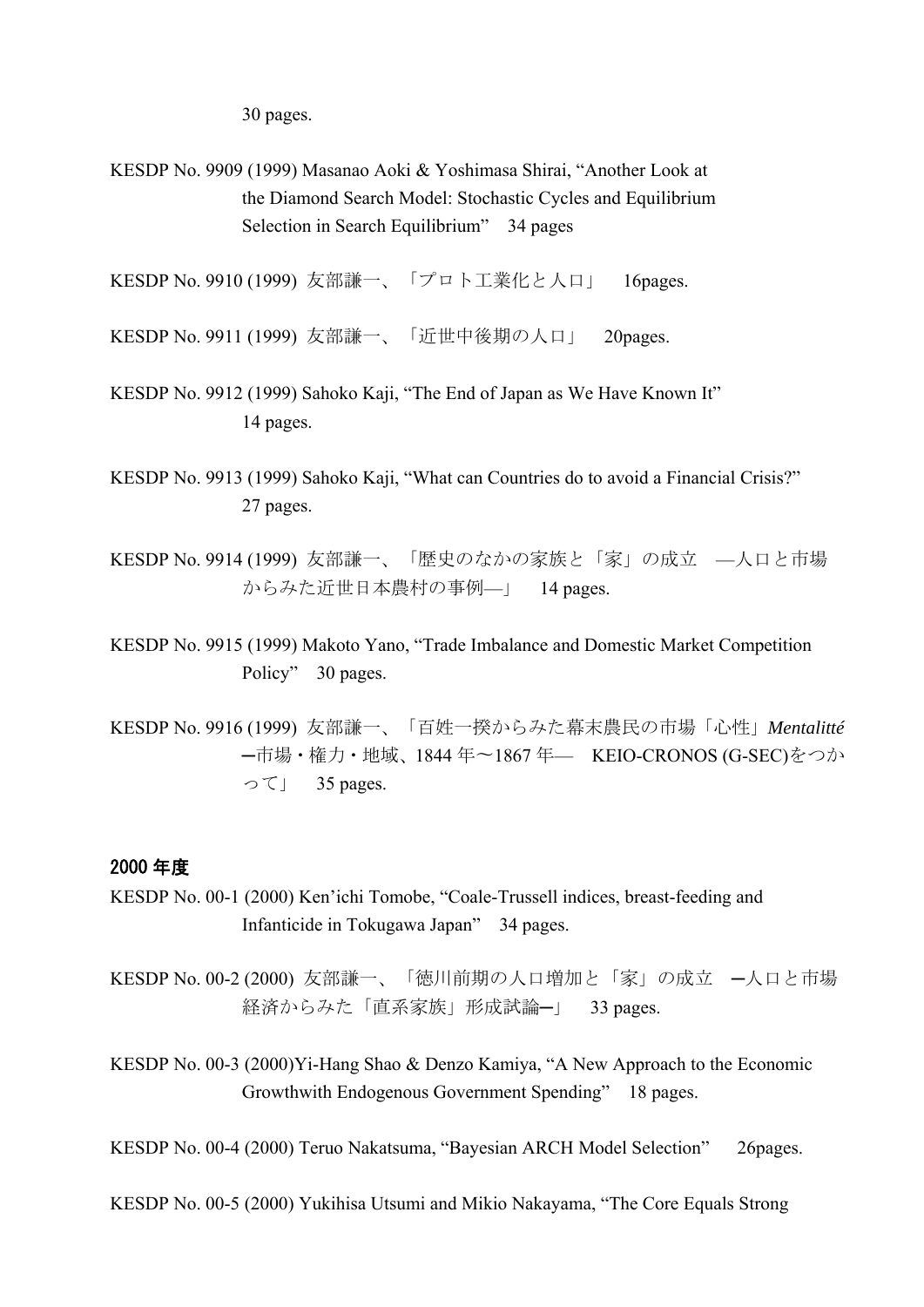Equilibria in a Public Goods Economy" 10 pages.

- KESDP No. 00-6 (2000) Mokio Nakayama, "Kinship Recognition and Self-Sacrifice in the Prisoner's Dilemma" 13pages.
- KESDP No. 00-7 (2000) 友部謙一、「幕末期摂津農村における市場経済化・農家経済・ ライフサイクル:摂津国多紀郡大山宮村、天保 4 年〜慶應 2 年 ─プロト工業化論の批判的検討と歴史人口学の成果─」 31 pages.
- KESDP No. 00-8 (2000) 友部謙一、「歴史人口学における方法と史料:数量経済史と 社会史の接点」 12 pages.
- KESDP No. 00-9 (2000) 津谷典子、「近世日本の出生レジ−ム:奥州二本松藩農村の 人別改帳デ−タのイベント・ヒストリー分析」 29 pages.
- KESDP No. 00-10 (2000) Noriko O.Tsuya, "Nuptiality change in Asia: Patterns, Causes, and Prospects"49 pages.

#### 2001 年度

- KESDP No. 01-1 (2001) 飯島高雄&池尾和人、「韓国の金融システムにおける政府の 役割」47 pages.
- KESDP No. 01-2 (2001) Ken'ichi Tomobe&Tomoko Shimada, "Patterns of Peasant's Market Behavior Embedded in Agricultural Production of Early Meiji Japan: a quantitative analysis of *Nohi Ryogoku Choson Ryakushi,* ca.1882" 16 pages.
- KESDP No. 01-3(2001) Noriko O. Tsuya, "Family Formation, Childbearing and Population Aging in Japan" 23 pages.
- KESDP No. 01-4 (2001) Ken'ichi Tomobe, "Agricultural Production Function, Labor Productivity, and Wage Embedded in Meiji Peasant Productive Behaviors: a quantitative analysis of *Nohi Ryogoku Choson Ryakushi,* ca. 1881" 17 pages.
- KESDP No. 01-5(2001) Yukihiro Utsumi and Mikio Nakayama, "The Regulated Strong Equilibria and Cores in a Public Goods Economy", 16 pages.

Graduate Student No. 01-1 (2001) 坂口 誠、「近代横浜市におけるペスト対策 −1902〜09 年の流行を事例として−」 15pages.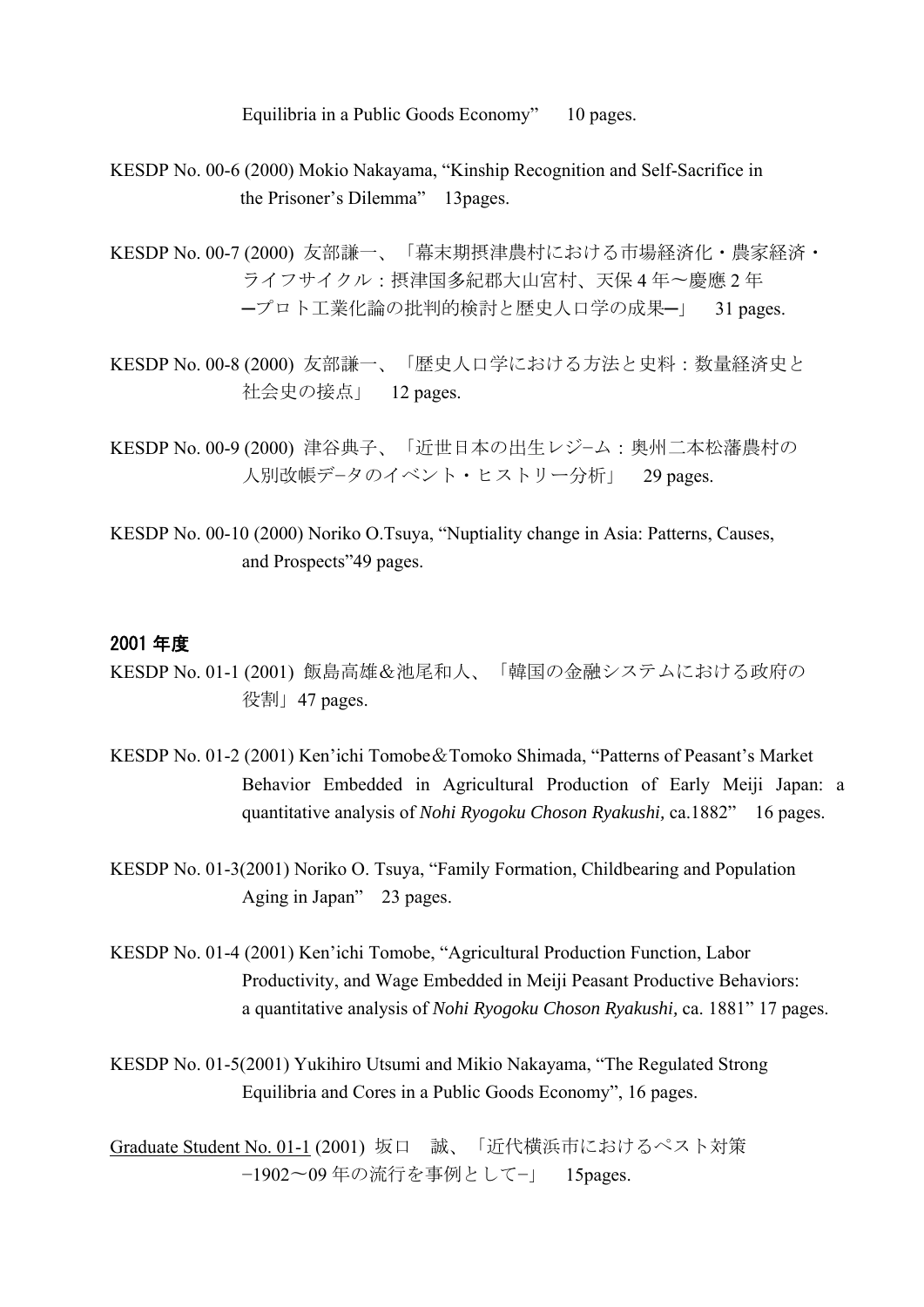Graduate Student No. 01-2 (2001)梅原秀元、「統計にみる伝染病—『衛生局年報』の 統計から−」 12 pages.

Graduate Student No .01-3 (2001)Yukihisa Utsumi, "The Existence of TU Strong Equilibria and Cooperation Effects for Horizontal Merges" 14 pages.

## 2002 年度

KESDP No .02-1 (2002) Michihiro Ohyama, "Effective Demand and National Income: A Microeconomics of the IS-LM Analysis", 20 pages.

KESDP No. 02-2 (2002) 吉野直行、仲田真佐男、和田良子、Thomas Cargill、「財投融資の 投資誘導効果と家計の資産選択行動」 22 pages.

KESDP No. 02-3 (2002) Michihiro Ohyama & Hisao Nagata, "Cooperation Failure among Consumers and the Keynesian Equilibrium", 16 pages.

KESDP No. 02-4 (2002) Eiji Hosoda, "Convergence of a Short-Run Equilibrium to a Long-Run Equilibrium in a Emission Right", 29 pages.

KESDP No. 02-5 (2002) Kunio Kawamata, "Cournot Competition and Access Pricing in Regulated Industries", 18 pages.

KESDP No. 02-6 (2002) Makoto Yano, "Bertrand Price Competition and the Competitive Outcome", 51 pages.

KESDP No. 02-7 (2002) Hiroaki Osana, "Externalities Do Not Necessarily Require Larger Size of Message Spaces for Realizing Pareto-Efficient Allocations", 33 pages.

Graduate Student No. 02-1 (2002)Yukihisa Utsumi, "Existence of Strong Equilibria" 10pages.

Graduate Student No. 02-2 (2002)Takuya Masuzawa, "N-Person Prisoner's Dilemma Games are Oridinal Convex" 11 pages.

## 2003 年度

KESDP No. 03-1 (2003) Kunio kawamata, "On the Measurement of Welfare Changes at Second –Best Optima", 18 pages.

KESDP No. 03-2(2003) Koji Ishibashi and Toyokazu Kaneko, "Partial Privatization in Mixed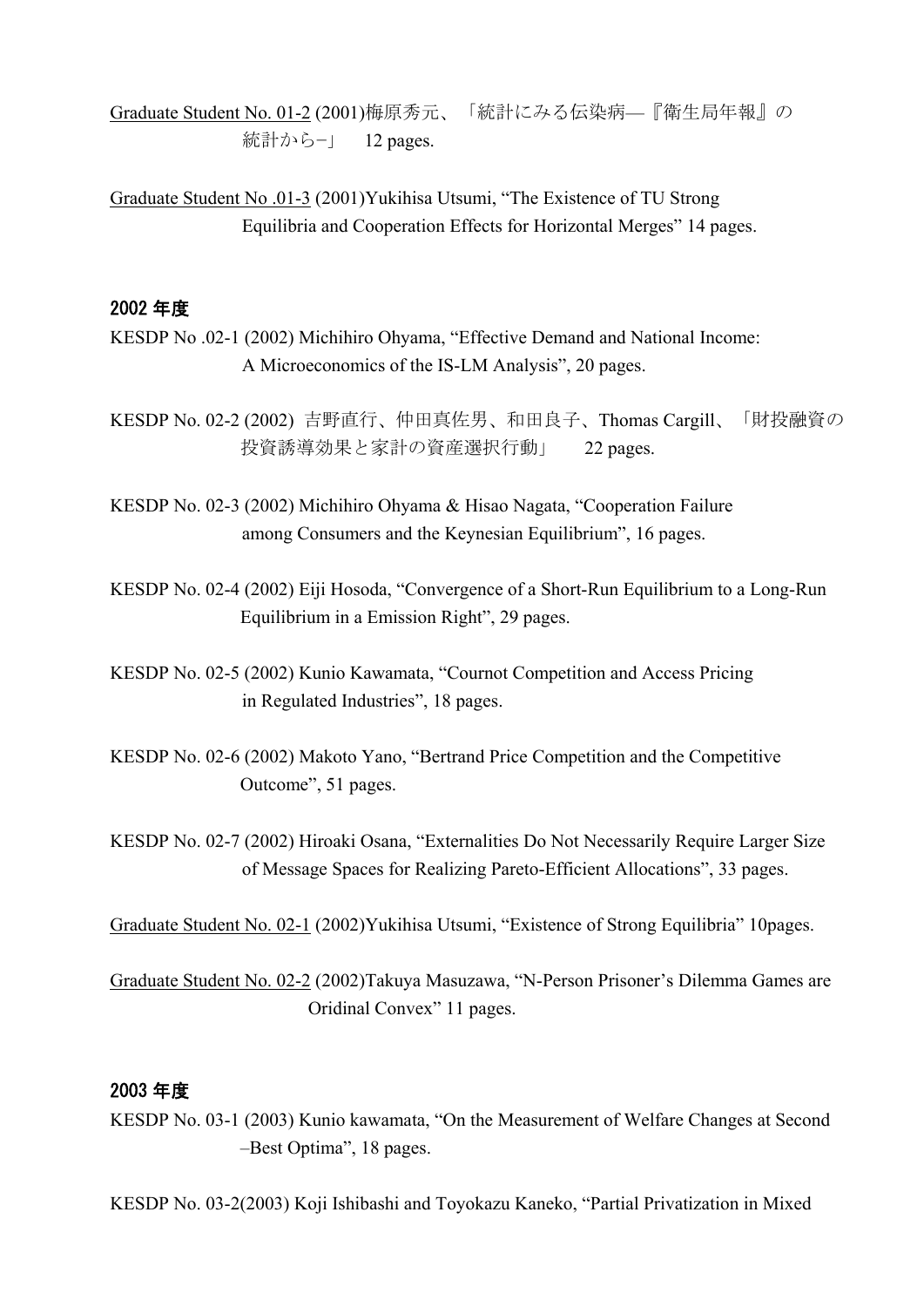Oligopoly with Price and Quality Competition", 25 pages.

- KESDP No. 03-3 (2003) Toshiyuki Hirai, Takuya Masuzawa and Mikio Nakayama, "Coalition-Proofness, Retaliations and Punishment Dominance in a Class of Strategic Games", 15 pages.
- KESDP No. 03-4 (2003) Ayumi Onuma, "The Broad Stock of Society's Capital And Sustainability", 21 pages.
- KESDP No. 03-5 (2003) Ayumi Onuma and Takashi Saito, "Some Effects of Deposit-Refund System on Producers and Consumers", 22 pages.
- KESDP No. 03-6 (2003) 飯田 恭、「『農場』と『小屋』−近世後期マルク・ ブランデンブルクにおける土地希少化の諸相−」、26 pages.
- Graduate Student No. 03-1 (2003) 岸田真「日英同盟の経済的側面─中国市場進出と 日英資本提携をめぐる経済界の対応─」 20 pages.

#### 2004 年度

- KESDP No. 04-1(2004) 小室正紀・堀 和孝・三島憲之・佐藤 敬・石井寿美世編著 「資料 官員録 1 彦根貞編『改正官員録』 明治 11 年 12 月 24 日御届 · 明治 12 年 1 月 7 日出版」、368 pages.
- KESDP No. 04-2 (2004) Noriko Tsuya and Chizu Yoshida, "The Need for Childcare Services and Desired Fertility in Contemporary Urban Japan: The Case of Yokohama City 2000", 21 pages.
- Graduate Student No. 04-1 (2004)Takuya Masuzawa, "Computation of Cores of Strategic Games with Punishment-Dominance Relations", 20 pages.

#### 2005 年度

- KESDP No. 05-1 (2005) Hiroaki Osana, "Externalities Do Not Necessarily Require Larger Message Spaces for Realizing Pareto-Efficient Allocations", 67 pages.
- KESDP No. 05-2 (2005) Takuji Arai, "An Approximate Approach to the Exponential Utility Indifference Valuation", 30 pages.

KESDP No. 05-3 (2005) Ayumi Onuma, "Black Market and Trade Ban: Can the Ban Reduce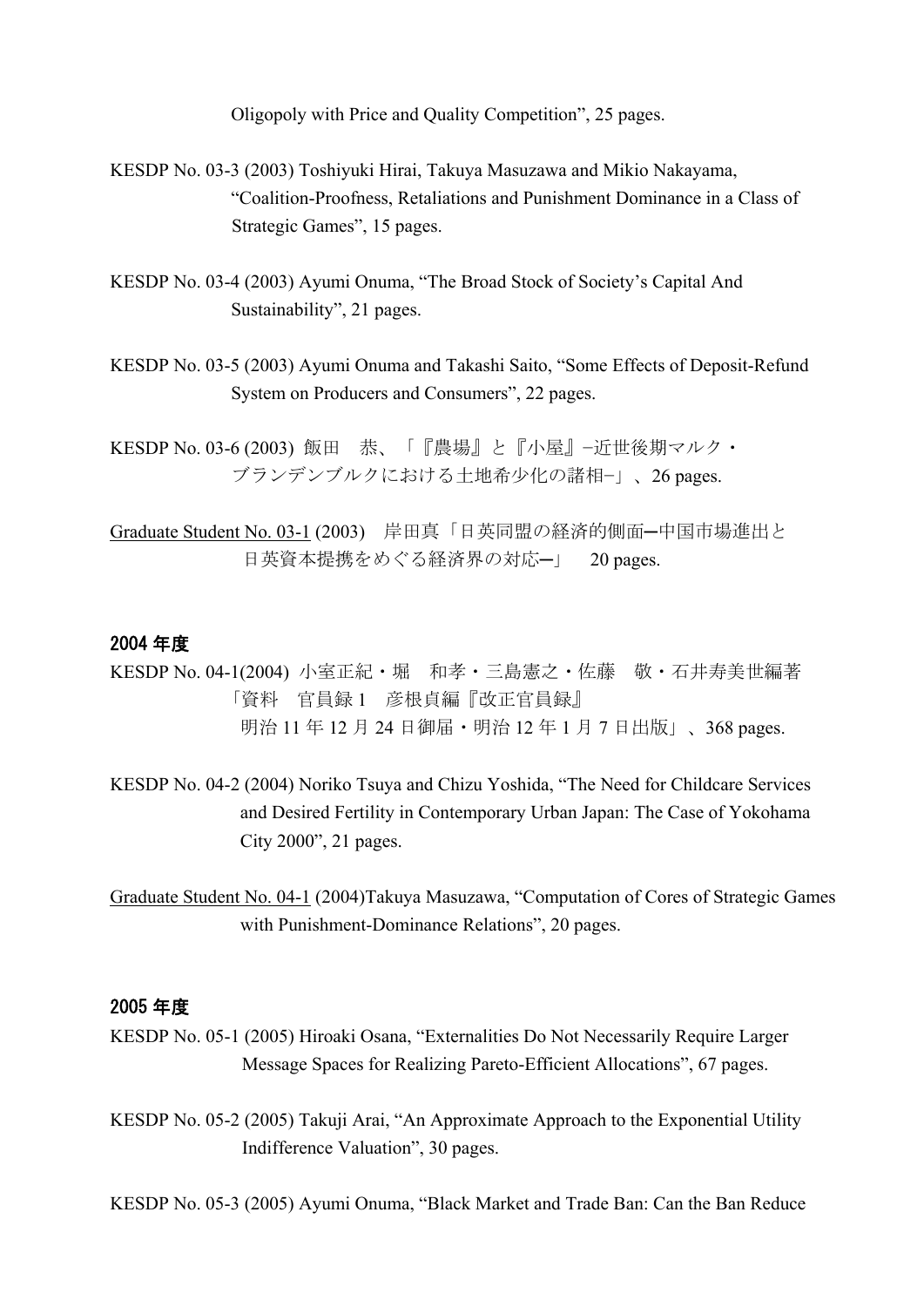Illegal Production?", 34 pages.

KESDP No. 05-4 (2005) Yukichika kawata , Jānis Ozoliņš and Jānis Baumanis, "A Brief Comparison of the Latvian and Japanese Wildlife Management Systems with Some Economic Implications", 39 pages.

# 2006 年度

KESDP No. 06-1 (2006) 井堀利宏・岩本康志・河西康之・土居丈朗・山本健介 「基準財政需要の近年の動向等に関する実証分析 ―地方交付税制度の見直しに向けて―」、187 pages.

KESDP No. 06-2(2006) Takuji Arai, "L<sup>p</sup>-projections of random variables and its application to finance", 25 pages.

KESDP No. 06-3 (2006) 寺出道雄「ビーヴァーと鹿の交換」、13 pages.

KESDP No. 06-4 (2006) 井堀利宏・岩本康志・河西康之・土居丈朗・山本健介 「基準財政需要額に占める『義務的な費用』に関する実証分析」 156 pages.

KESDP No. 06-5 (2006) 伊藤幹夫「状態空間モデルの直接法による平滑化」、22 pages.

KESDP No. 06-6 (2006) 伊藤幹夫・杉山俊輔「市場効率性の時変構造」、30 pages.

- Graduate Student No. 06-1 (2006) Toshiyuki Hirai, "Von Neumann-Morgenstern Stable Sets of Income Tax Rates in Public Good Economies", 31 pages.
- Graduate Student No .06-2 (2006) Shin Sato, "On Constructing Strategy-Proof and Democratic Social Choice Correspondences: Possibility and Impossibility Results", 32 pages.

Graduate Student No. 06-3 (2006) Shin Sato, "On the Informational Aspects of Social Choice Rules: Another Characterization of the Plurality Rule", 20pages.

Graduate Student No. 06-4 (2006) Shin Sato, "Social Choice of Ordered Pairis : Generalizations of the Gibbard-Satterthwaite Theorem", 30 pages.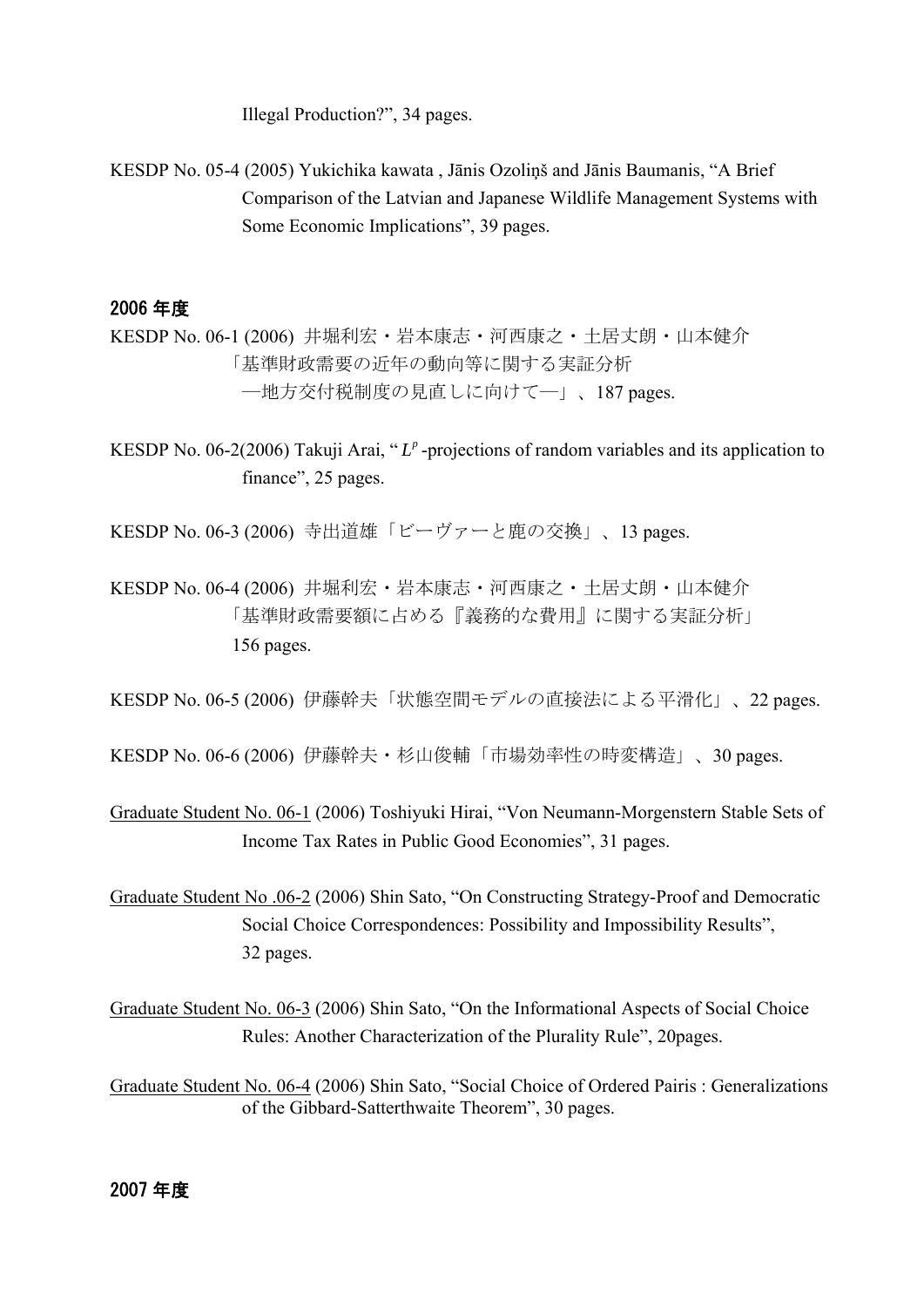KESDP No. 07-1(2007) 寺出道雄「史料紹介『水野文書』」、27 pages.

- KESDP No. 07-2 (2007) Mikio Ito and Shunsuke Sugiyama "Measuring the Degree of Time Varying Market Inefficiency", 10 pages.
- KESDP No. 07-3 (2007) Ayumi Onuma and Shin Sakaue "Non-cooperative and Cooperative Water Uses in a River Basin", 20 pages.
- KESDP No. 07-4 (2007) Takuji Arai and Muneki Kawaguchi "*q*-optimal martingale measures for discrete time models", 18 pages.
- KESDP No. 07-5 (2007) Takuji Arai "Optimal hedging strategies on asymmetric functions", 9 pages.
- KESDP. No. 07-6 (2007) 櫻川昌哉・細野薫「日本の財政の維持可能性の カリブレーションによる検証」、 26 pages.
- KESDP No. 07-7 (2007) Koji Ishibashi "Effects of Asymmetric Information within a Firm on Oligopolistic Market Outcomes", 23 pages.
- KESDP No. 07-8 (2007) Mikio Ito "A New Method for Estimating Economic Models with General Time-varying Structures", 18 pages.
- KESDP No. 07-9 (2007) Masaya Sakuragawa and Yukie Sakuragawa "Land Price, Collateral, and Economic Growth", 28 pages.

KESDP No. 07-10 (2007) 河田幸視「もうひとつのサスティナブル・ツーリズム」、33 pages.

KESDP No. 07-11 (2007) Takuji Arai "Good Deal Bounds Induced by Shortfall Risk", 22 pages.

- KESDP No. 07-12(2007) Naoyuki Yoshino "Steps Toward the Development and the Integration of Asia Bond Market", 28 pages.
- KESDP No. 07-13 (2007) Naoyuki Yoshino, Sahoko Kaji and Tamon Asonuma "Dynamic Effect of Change in Exchange Rate System-Form the Fixed Exchange Rate Regime to the Basket-peg or Floating Regime", 31 pages.

KESDP No. 07-14 (2007) Naoyuki Yoshino, Sahoko Kaji and Tamon Asonuma "Simple rule for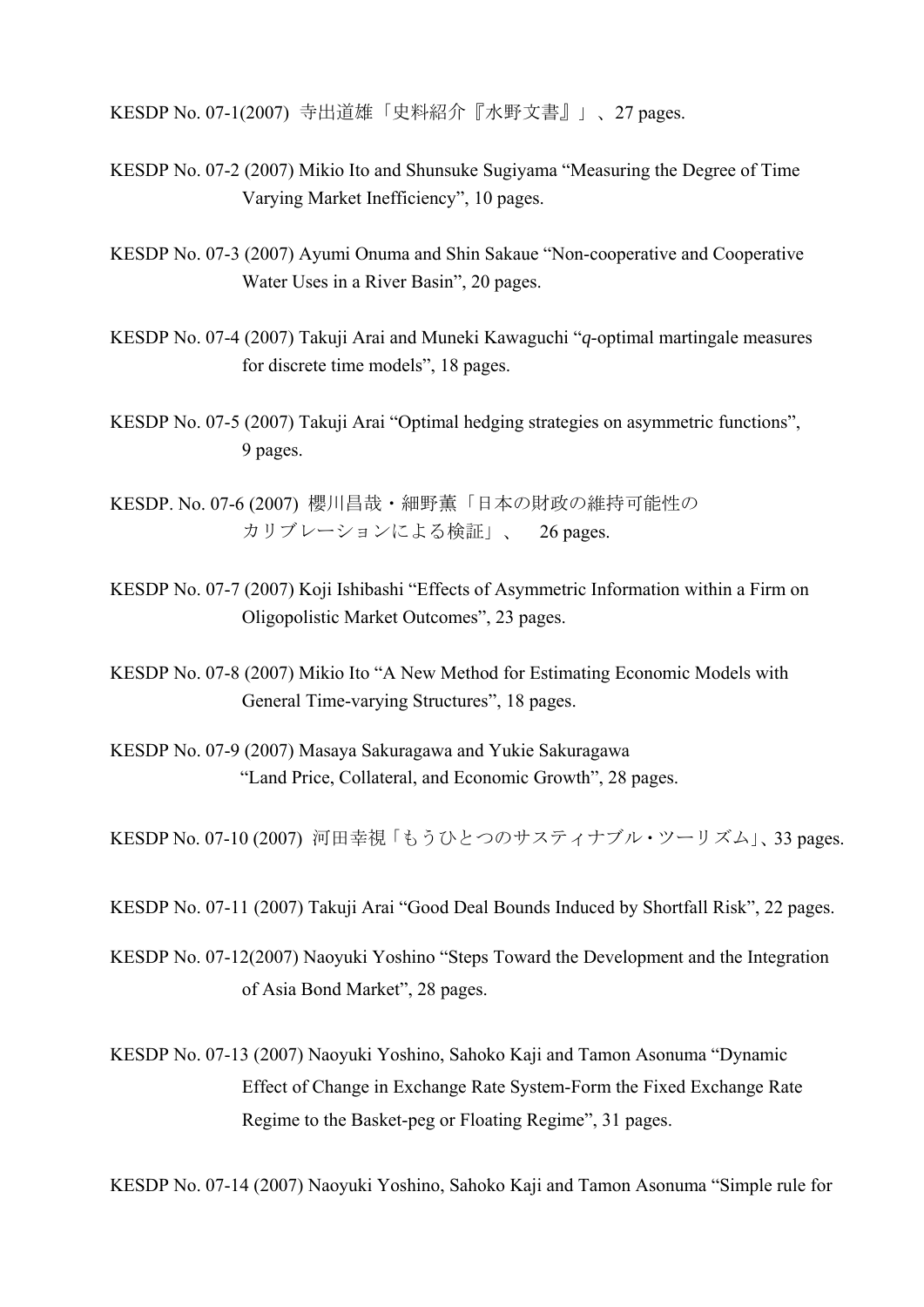basket weight under basket peg regime", 41 pages.

Graduate Student No. 07-1 (2007) Yuhki Hosoya,"An Elementary Proof of Local Integrability",3pages.

Graduate Student No. 07-2 (2007) Shin Sato, "Strategy-proof Social Choice with Fixed Indifference Classes",12pages.

Graduate Student No. 07-3 (2007) Toshiyuki Hirai, "The Menu-Induced Core of an Economy with an Excludable Public Good", 14pages.

Graduate Student No. 07-4 (2007) Shin Sato, "A Small Dictatorial Domain", 6pages.

Graduate Student No. 07-5 (2007) Shin Sato, "On the Manipulation of Arrovian Social Welfare Functions", 14pages.

Graduate Student No. 07-6 (2007) Kazunobu Hayakawa & Toshiyuki Matsuura, "The Role of Market Potential in Location Choice: Evidence from Japanese Investment", 41pages.

## 2008 年度

KESDP No. 08-1 (2008) Hideo Akabayashi and Michio Naoi "Does the Public Sector Crowd Out the Private Sector in the Higher Education Market?: Theory and Evidence from Japan", 20 pages.

KESDP No. 08-2 (2008) 寺出道雄「比例と均衡―「経済表 範式」再考―」、20 pages.

Graduate Student No. 08-1 (2008) Ayako Obashi, "Production Network in East Asia: Export Varieties and Trading Partners", 37pages.

Graduate Student No. 08-2 (2008) 青栁淳子、「海保青陵年譜考」 47pages.

## 2009 年度

KESDP No. 09-1 (2009) Michio Naoi, Miki Seko and Kazuto Sumita "Community Rating, Cross Subsidies and Underinsurance: Shy So Many Households in Japan Do Not Purchase Earthquake Insurance", 25 pages.

KESDP No. 09-2 (2009) Michio Naoi, Miki Seko and Kazuto Sumita "Earthquake Risk and Housing Prices in Japan: Evidence Before and After Massive Earthquakes",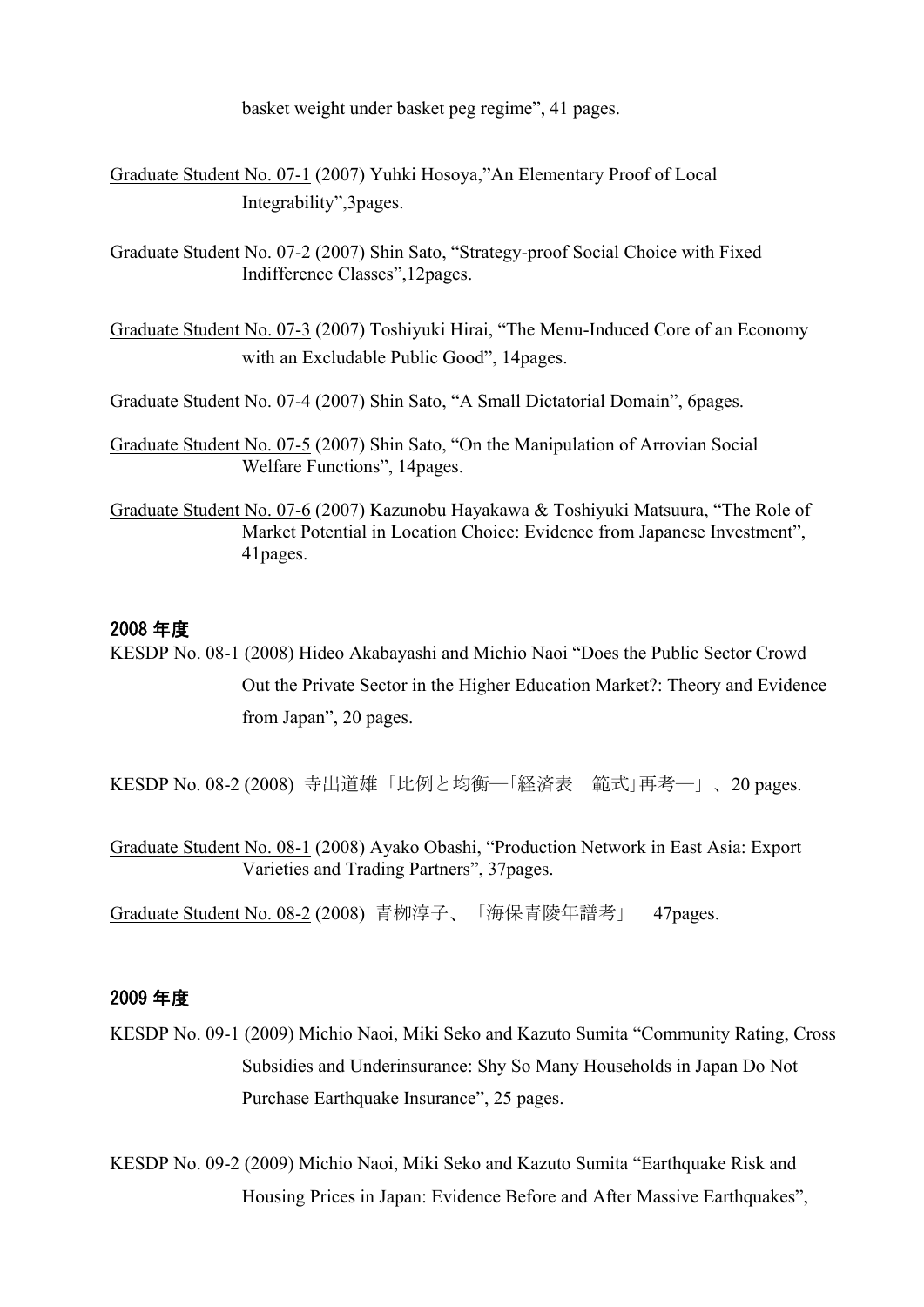30 pages.

- KESDP No. 09-3 (2009) Miki Seko, Kazuto Sumita and Michio Naoi, "Residential Mobility Decision in Japan: Identifying the Effects of Housing Equity Constraints and Income Shocks under the Recourse Loan System", 24 pages.
- KESDP No. 09-4 (2009) Takuji Arai, "Convex Risk Measures on Orlicz Spaces: Convolution and Shortfall", 18 pages.

## 2010 年度

- KESDP No. 10-1(2010) Mikio Ito and Akihiko Noda, "Information Criteria for Moment Restriction Models: An Application of Empirical Cressie-Read Estimator for CCAPM", 17 pages.
- KESDP No. 10-2 (2010) 寺出道雄 <資料紹介>「「日本共産党運動年表」文部省思想局 刊行資料への共産党関係者による書き込み本」、25 pages.

KESDP No. 10-3 (2010) 寺出道雄「植物の再生産表式 ―門司正三再読―」、17 pages.

KESDP No. 10-4 (2010) Pranab Bardhan, Dilip Mookherjee and Masatoshi Tsumagari, "Middlemen Margins and Globalization", 57 pages

KESDP No. 10-5 (2010) 寺出道雄、徐一睿<資料>「毛沢東の野坂参三宛て書簡」、9pages.

KESDP No. 10-6 (2010) Dilip Mookherjee and Masatoshi Tsumagari, "Mechanism Design with Limited Communication: Implications for Decentralization", 48 pages

KESDP No. 10-7 (2010) 塩澤修平・大滝英生・檀原浩志「経済成長、環境および 環境保全の誘因」、17pages.

KESDP No. 10-8 (2010) 塩澤修平「フィランソロピー、NPO、政府と社会的便益」、13pages.

KESDP No. 10-9 (2010) 塩澤修平「中堅中小・新興企業ファイナンスと社会的インフラ ストラクチャー」、15pages.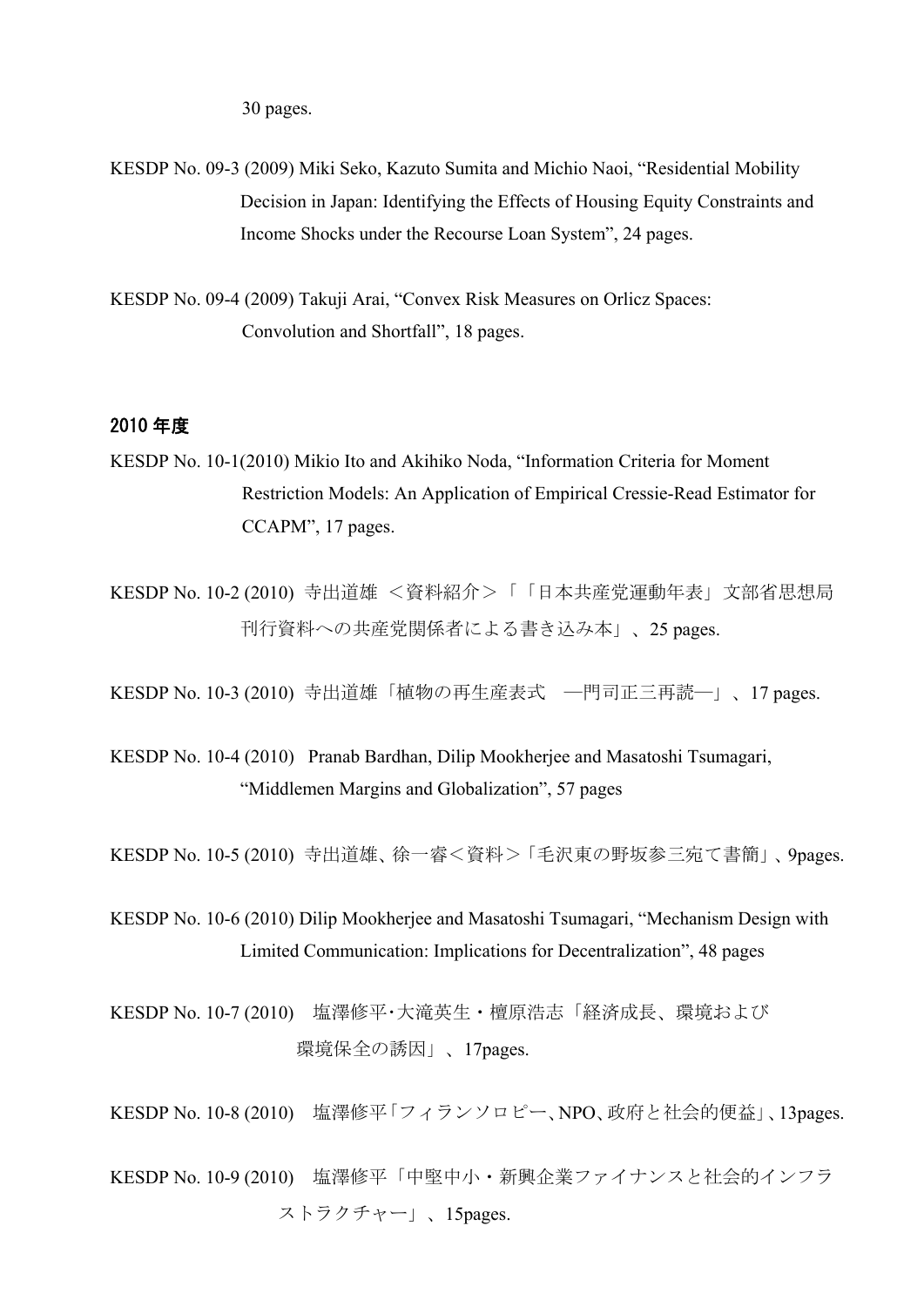KESDP No. 10-10 (2010) Junichi Hasegawa, "Reconstruction planning of Plymouth during the Second World War", 22 pages.

KESDP No. 10-11 (2010) Masaya Sakuragawa, Kaoru Hosono, and Kaoru Sano, "Simulating fiscal sustainability in the US", 32 pages.

KESDP No. 10-12 (2010) Masaya Sakuragawa, Kaoru Hosono, and Kaoru Sano, "Simulating fiscal sustainability in the US", 32 pages

KESDP No. 10-13 (2010) 太田聰一「就職氷河期における雇用と賃金の変化」、24pages.

KESDP No. 10-14 (2010) 太田聰一、安田宏樹「内部労働市場と新規学卒者採用 ―中途採用者との比較から―」、20pages.

Graduate Student No.10-1 (2010) Eisei Ohtaki "A Note on Indeterminacy of Monetary Equilibrium in Stochastic OLG Models", 5 pages.

#### 2011 年度

- KESDP No. 11-1 (2011) Keisuke Nakao and Masatoshi Tsumagari, "The Inquisitor Judge's Trilemma", 21 pages.
- KESDP No. 11-2 (2011) Vipul Bhatt and Masao Ogaki, "Tough Love and Intergenerational Altruism", 50 pages.
- KESDP No. 11-3 (2011) Keisuke Nakao and Masatoshi Tsumagari, "*Pseudo*-Adversarialism", 37 pages.
- KESDP No. 11-4 (2011) Mikio Ito and Akihiko Noda, "CCAPM with Time-Varying Parameters: Some Evidence from Japan", 25 pages.

#### 2012 年度

KESDP No. 12-1 (2012) Hiroshi Onishi, "Marxian Optimal Growth Model; Reproduction Scheme and General Law of Capitalist Accumulation", 29 pages.

KESDP No. 12-2 (2012) 寺出道雄「徂徠 素人の読み方 ―『政談』」を学ぶ―」、18pages.